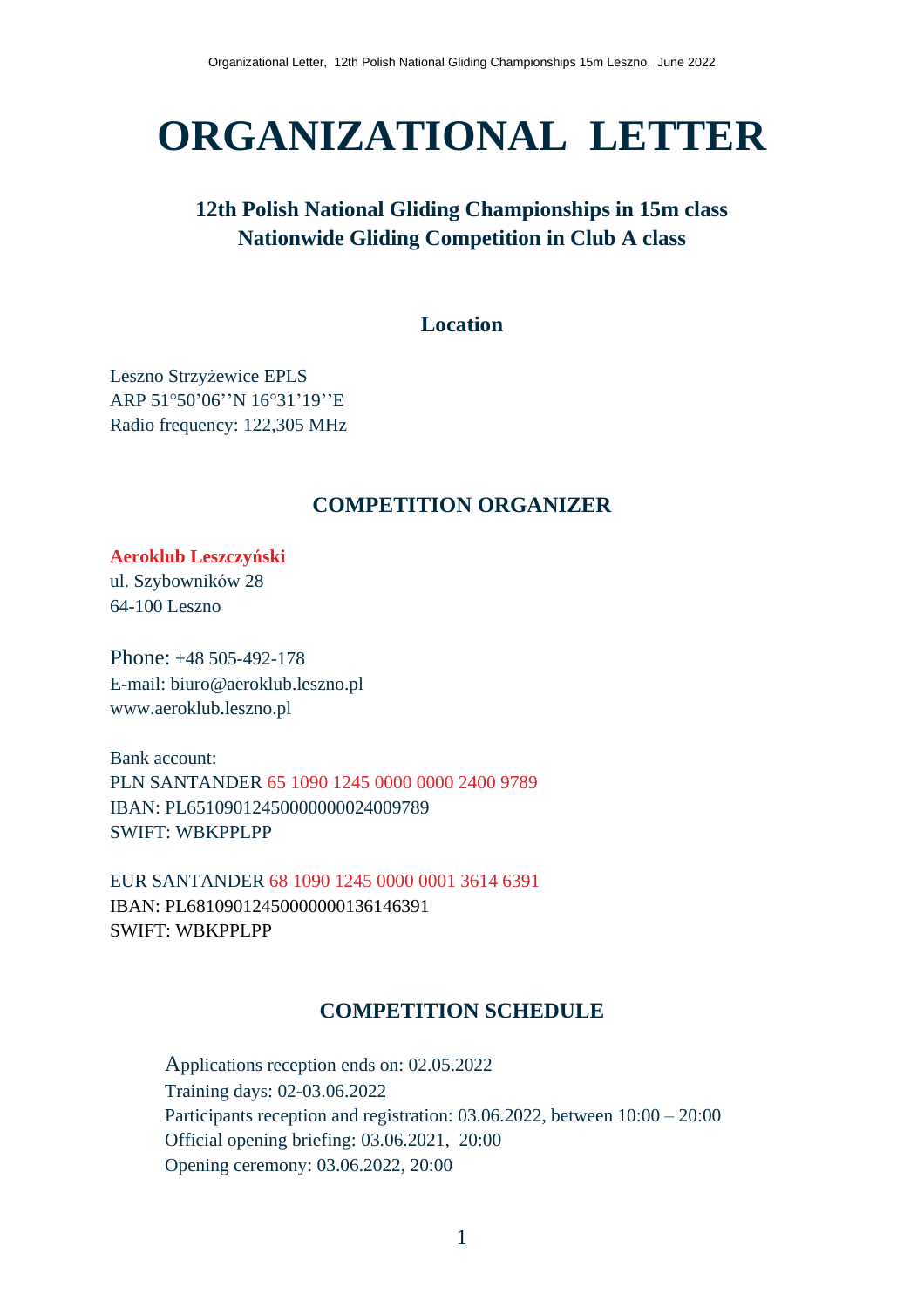Contest days: 04.06 – 11.06.2022 Official closing ceremony: 11.06.2022, 20:00 Deadline for submitting any appeals to the Polish Gliding Commission: 25.06.2022

Participant registration must be completed on 03/06/2022, 20:00 local time. Competitors who do not register within the above deadline will not be allowed to participate in the competition and will not receive a refund of their entry fee.

# **COMPETITION OFFICIALS**

Competition Director: Mariusz Poźniak Administration, PR: Wiktoria Zawadzka Task Setter: Mariusz Poźniak Grid & Launch operations, Outlanding: Adam Aschenbrenner Meteo: Zbigniew Siwik Scoring: Marek Uzarowski Steward: Wojciech Batog

# **CONTEST CLASSES**

- SMP 15 m common classification taking into account all polish and foreign pilots, flying on 15m class gliders, in accordance with the actual table, to be found on the contest website
- Klub A common classification taking into account all polish and foreign pilots, flying on Club Class A class gliders, in accordance with the actual table, to be found on the contest website

# **TERMS OF PARTICIPATION**

## **Relating to pilots**

- valid pilot license
- valid medical certificate
- valid FAI Sports License
- valid radio operator certificate
- insurance policy against accidents
- minimum total of 200h of PIC flights and total of 5000 km flown (only for SMP 15m)

#### **Relating to current training requirements:**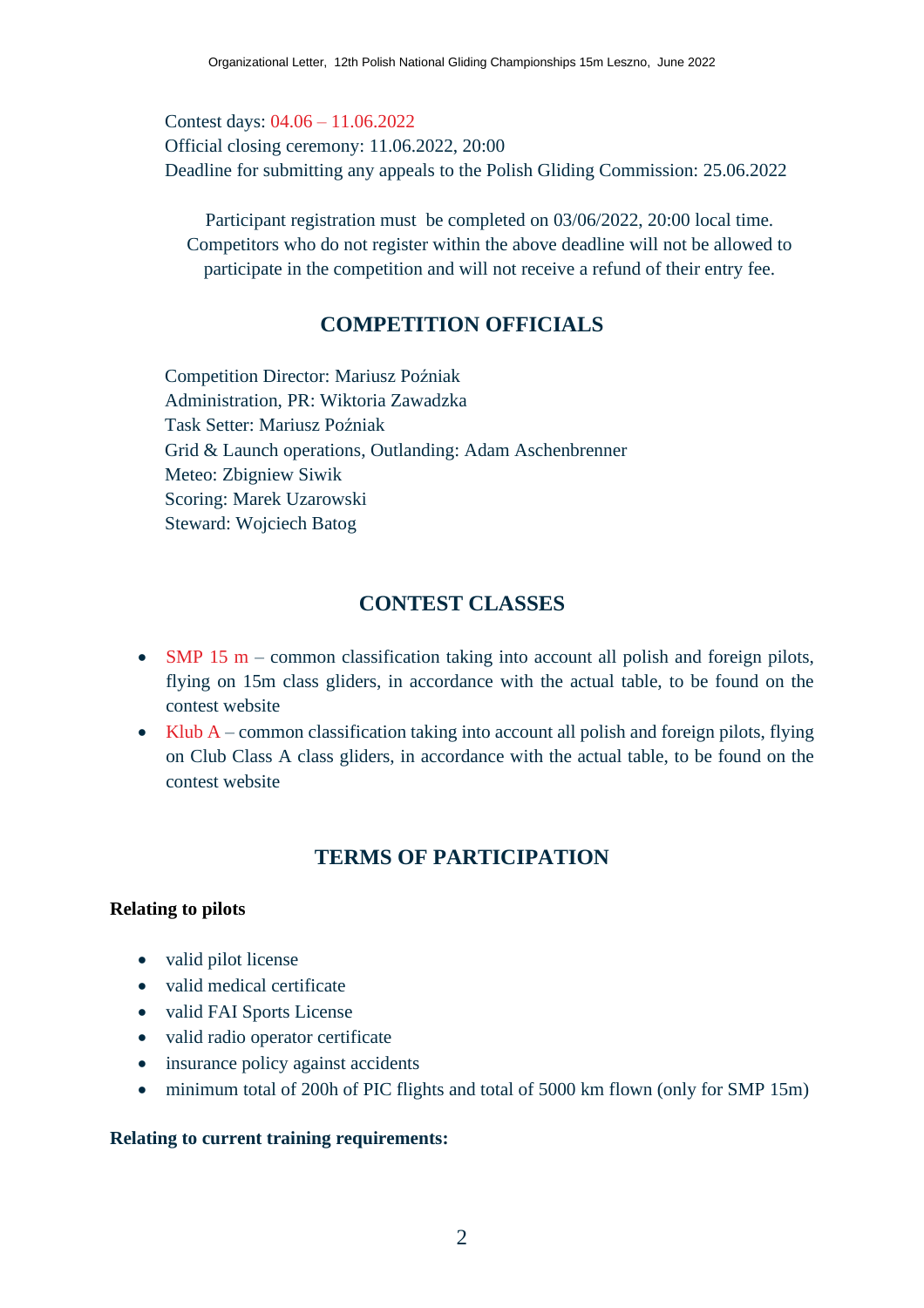- 1. A pilot with a total flight time on sailplane of less than 500 hours must complete at least 5 sailplane flights, with a duration of at least 10 hours, during the year before the competition starts.
- 2. A pilot who, in the previous year, flown on gliders less than 25 hours, must, before the start of the competition, make at least 3 sailplane flights lasting a total of at least 5 hours..

#### **Relating the glider:**

- Airworthiness Review Certificate (ARC)
- Certificate of Airworthiness or Permit to Fly
- Radio License
- Insurance policies required by law
- Flight Manual

Additional security equipment requirements:

**Sailplanes in all classes must be equipped with anti-collision FLARM devices**

# **RULES OF PARTICIPANTS QUALIFICATION**

#### **Eligibility for SMP (Polish National Gliding Championships)**

The SMP may be participated only by:

- 1. Medal winners in previous SMP,
- 2. Members of the Polish National Gliding Team and the Women's National Glider Team,
- 3. Winners of 1st and 2nd place in Whole Year Gliding Contest from the previous season,
- 4. Pilots who obtained at least 800 points on the Rank List from the last season,
- 5. Pilots having a valid Sporting License issued by a foreign NAC, who obtained not less than 750 points in the IGC Ranking List during the period from 30/09/2021 to 02/05/2022.

## **Qualifications order for SMP 15m 2022**

- **a)** Pilots who have completed application in a given competition class and paid the entry fee by 02/05/2022, will be put to the list of participants in following privilege order:
- **i)** zdobywca Tytułu Szybowcowego Mistrza Polski w danej klasie w roku poprzedzającym zawody,
- **ii)** winners of 1st and 2nd place in Whole Year Gliding Contest from the previous season,
- **iii)** pilots occupying the higher position on the Rank List in the general classification for the year preceding the year of the competition - this condition applies subject to the situation described in **iv)**,
- **iv)** If any foreign pilots (but not more than 15) have applied to the competition and the total number of participants exceeded 40, the order of the last places will be set as follows: all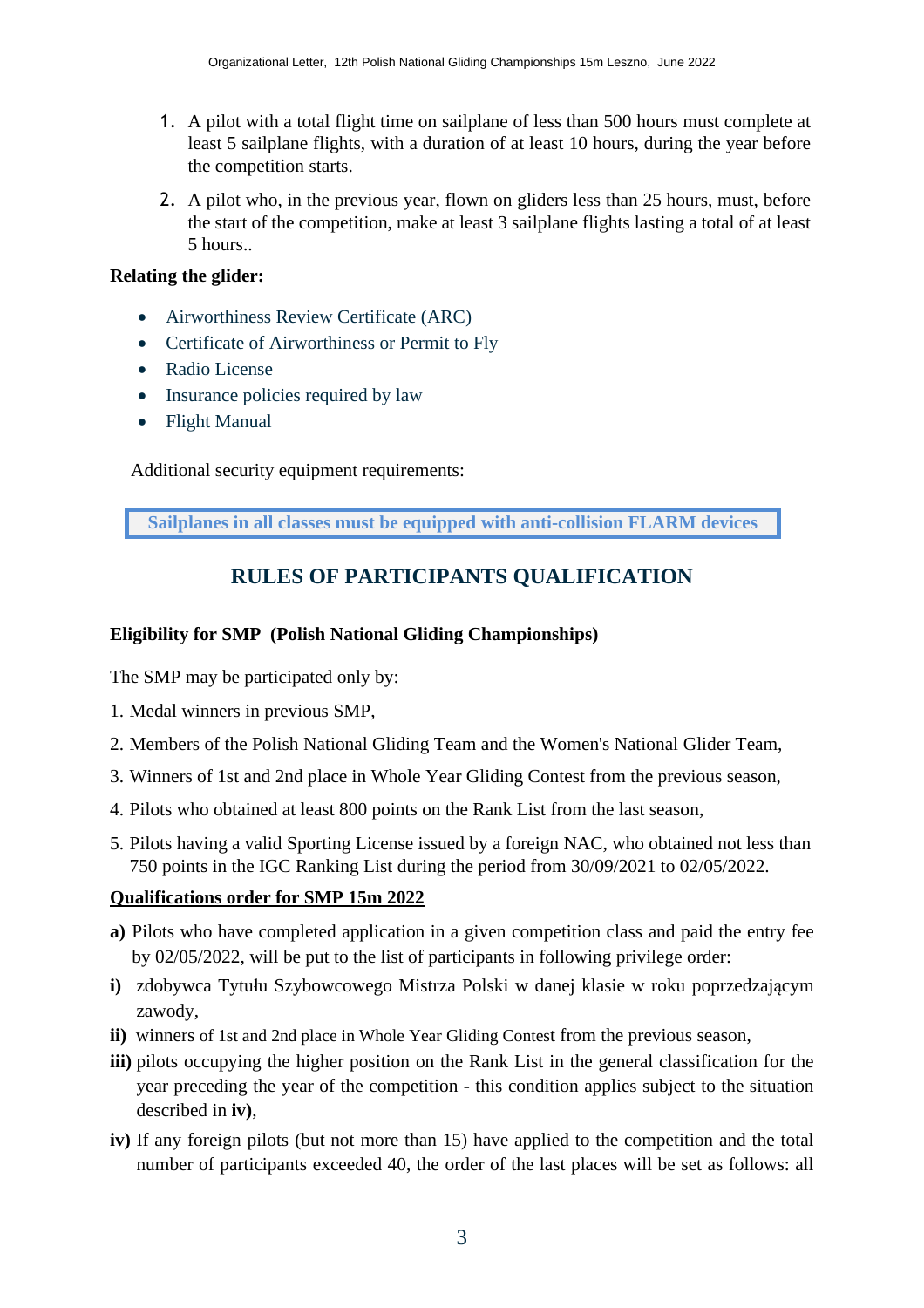foreign and polish pilots and pilots who, after taking into account criterion iii) got on the list of pilots places from: 41 minus the number of foreign pilots, to: 40, should be selected according to the place on the IGC Ranking List validated at 02/05/2022. *(For example, 44 polish and 3 foreign pilots signed up for SMP. The order on the list of polish participants* for places 1-37 is determined using the criteria i, ii and iii. Then the group of 6 pilots: 3 all *foreign and 3 remained polish pilots (possessing last 3 places (38-40) on the national list) will be selected according to IGC Rank List. 3 best pilots from the 6 described above will be granted by 3 places (38-40) on the overall participants list.)*

- **b)** After 02/05/2022, pilots who are on the list of applications in position lower than 40, will receive a reserve status, in the order according to the qualification criterion a.iii). Pilots registered after 02/05/2022 will be entered on the reserve list in the order set by the date of payment of the entry fee (in the case of the same day, the qualification criterion a.iii applies). Reserve pilot may replace a competitor who was on the qualified list and resigned after the above-mentioned time limit.
- **c)** If, after 02/05/2022, the limit of 40 competitors is not exceeded, the Organizer will allow the pilots to register at a later date. The order on the list is determined by the date of payment of the entry fee (in the case of the same date, the qualification criterion a.iii applies). The organizer may set a new limit below 40.
- **d)** The organizer will refund the entry fee to the competitor, in the event of his resignation from the start before the deadline of 02/05/2022. The Organizer will refund the entry fee paid to unqualified competitors.

## **Application**

Applications can only be made via the website. Applications will be accepted until 02/05/2022. If there are still vacancies after this date, the organizer may accept the competitor's application after individual consideration of the case. [http://www.aeroklub.leszno.pl/index.php/rejestracja/](http://www.aeroklub.leszno.pl/index.php/rejestracja/?fbclid=IwAR0SNbSLFhJBSt-sJ5Wmi2Di7UJeNcxkE9ez4wjn1y5oRVkp9tZkZPewC04)

## **IMPORTANT INFORMATION**

**All competitors, who require an invoice for the payment made (entry fee, aerotowings), are obliged to provide, in the money transfer title, the tax identification number of the institution or company, to which the invoice is to be issued. Otherwise, it will not be possible to isue an invoice for the payment made.**

## **PARTICIPATION COSTS**